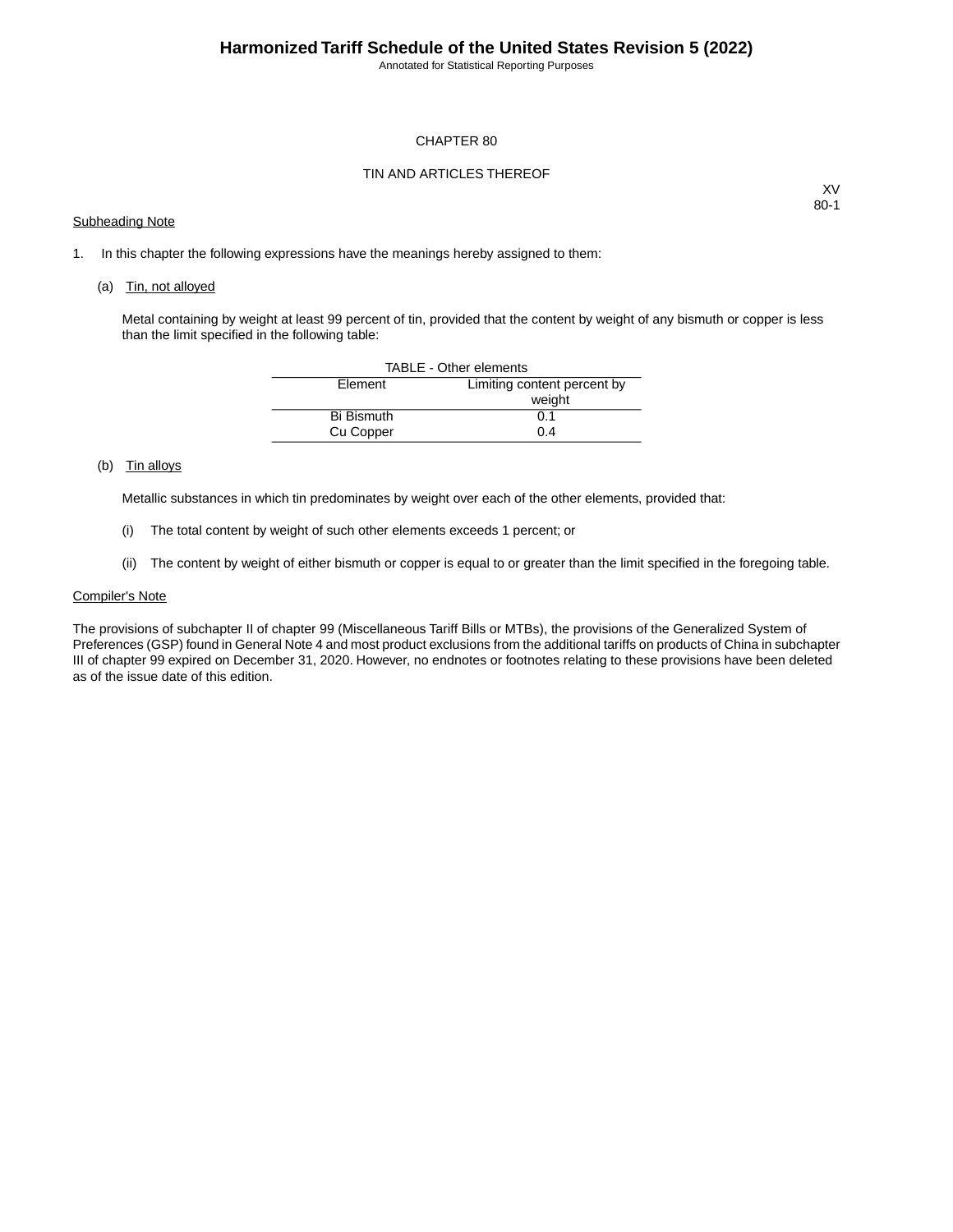# **Harmonized Tariff Schedule of the United States Revision 5 (2022)**

Annotated for Statistical Reporting Purposes

| Heading/      | Stat.       | Unit                                                                                                                    | Rates of Duty  |                       |                                                                                   |                |
|---------------|-------------|-------------------------------------------------------------------------------------------------------------------------|----------------|-----------------------|-----------------------------------------------------------------------------------|----------------|
| Subheading    | Suf-<br>fix | <b>Article Description</b>                                                                                              | of<br>Quantity | General               | Special                                                                           | $\overline{2}$ |
| 8001          |             | Unwrought tin:                                                                                                          |                |                       |                                                                                   |                |
| 8001.10.00 00 |             |                                                                                                                         |                |                       |                                                                                   | Free           |
| 8001.20.00    |             |                                                                                                                         |                | Free                  |                                                                                   | Free           |
|               | 10          | Containing, by weight, 5 percent or less of lead kg                                                                     |                |                       |                                                                                   |                |
|               | 50          | Containing, by weight, more than 5 percent but not                                                                      |                |                       |                                                                                   |                |
|               |             |                                                                                                                         | . kg           |                       |                                                                                   |                |
|               |             |                                                                                                                         | Pb kg          |                       |                                                                                   |                |
|               | 90          | Containing, by weight, more than 25 percent of lead kg                                                                  |                |                       |                                                                                   |                |
|               |             |                                                                                                                         | Pb kg          |                       |                                                                                   |                |
|               |             |                                                                                                                         | kg Free        |                       |                                                                                   | Free           |
|               |             |                                                                                                                         |                |                       | Free (A, AU, BH, CL, 45%                                                          |                |
|               |             |                                                                                                                         |                |                       | CO, D, E, IL, JO,<br>KR, MA, OM, P,<br>PA, PE, S, SG)                             |                |
| 8007.00       |             | Other articles of tin:                                                                                                  |                |                       |                                                                                   |                |
| 8007.00.10    |             | Articles not elsewhere specified or included of a type used<br>for household, table or kitchen use; toilet and sanitary |                |                       |                                                                                   |                |
|               |             | wares; all the foregoing not coated or plated with precious                                                             |                |                       |                                                                                   |                |
|               |             |                                                                                                                         |                | $2.1\%$ <sup>1/</sup> | Free (A, AU, BH, CL, 40%                                                          |                |
|               |             |                                                                                                                         |                |                       | CO, D, E, IL, JO,                                                                 |                |
|               |             |                                                                                                                         |                |                       | KR, MA, OM, P,                                                                    |                |
|               | 10          |                                                                                                                         |                |                       | PA, PE, S, SG)                                                                    |                |
|               | 50          |                                                                                                                         | No.            |                       |                                                                                   |                |
| 8007.00.20    | 00          | Tin plates, sheets and strip, of a thickness exceeding                                                                  |                |                       |                                                                                   |                |
|               |             |                                                                                                                         | kg 2.4%        |                       | Free (A, AU, BH, CL, 45%                                                          |                |
|               |             |                                                                                                                         |                |                       | CO, D, E, IL, JO,<br>KR, MA, OM, P,<br>PA, PE, S, SG)                             |                |
| 8007.00.31    | 00          | Tin foil (whether or not printed or backed with paper,<br>paperboard, plastics or similar backing materials), of a      |                |                       |                                                                                   |                |
|               |             | thickness (excluding any backing) not exceeding                                                                         |                |                       |                                                                                   |                |
|               |             |                                                                                                                         | kg 3%          |                       | Free (A, AU, BH, CL, 35%                                                          |                |
|               |             |                                                                                                                         |                |                       | CO, D, E, IL, JO,                                                                 |                |
|               |             |                                                                                                                         |                |                       | KR, MA, OM, P,<br>PA, PE, S, SG)                                                  |                |
| 8007.00.32 00 |             |                                                                                                                         |                |                       |                                                                                   |                |
|               |             |                                                                                                                         |                |                       | Free (A, AU, BH, CL, 45%<br>CO, D, E, IL, JO,<br>KR, MA, OM, P,<br>PA, PE, S, SG) |                |
| 8007.00.40 00 |             | Tin tubes, pipes and tube or pipe fittings (for example,                                                                |                |                       |                                                                                   |                |
|               |             |                                                                                                                         |                |                       | Free (A, AU, BH, CL, 45%                                                          |                |
|               |             |                                                                                                                         |                |                       | CO, D, E, IL, JO,<br>KR, MA, OM, P,<br>PA, PE, S, SG)                             |                |
| 8007.00.50 00 |             |                                                                                                                         |                |                       | Free (A, AU, B, BH, 45%                                                           |                |
|               |             |                                                                                                                         |                |                       | CL, CO, D, E, IL,<br>JO, KR, MA, OM,<br>P, PA, PE, S, SG)                         |                |
|               |             |                                                                                                                         |                |                       |                                                                                   |                |
|               |             |                                                                                                                         |                |                       |                                                                                   |                |
|               |             |                                                                                                                         |                |                       |                                                                                   |                |
|               |             |                                                                                                                         |                |                       |                                                                                   |                |
|               |             |                                                                                                                         |                |                       |                                                                                   |                |

XV 80-2